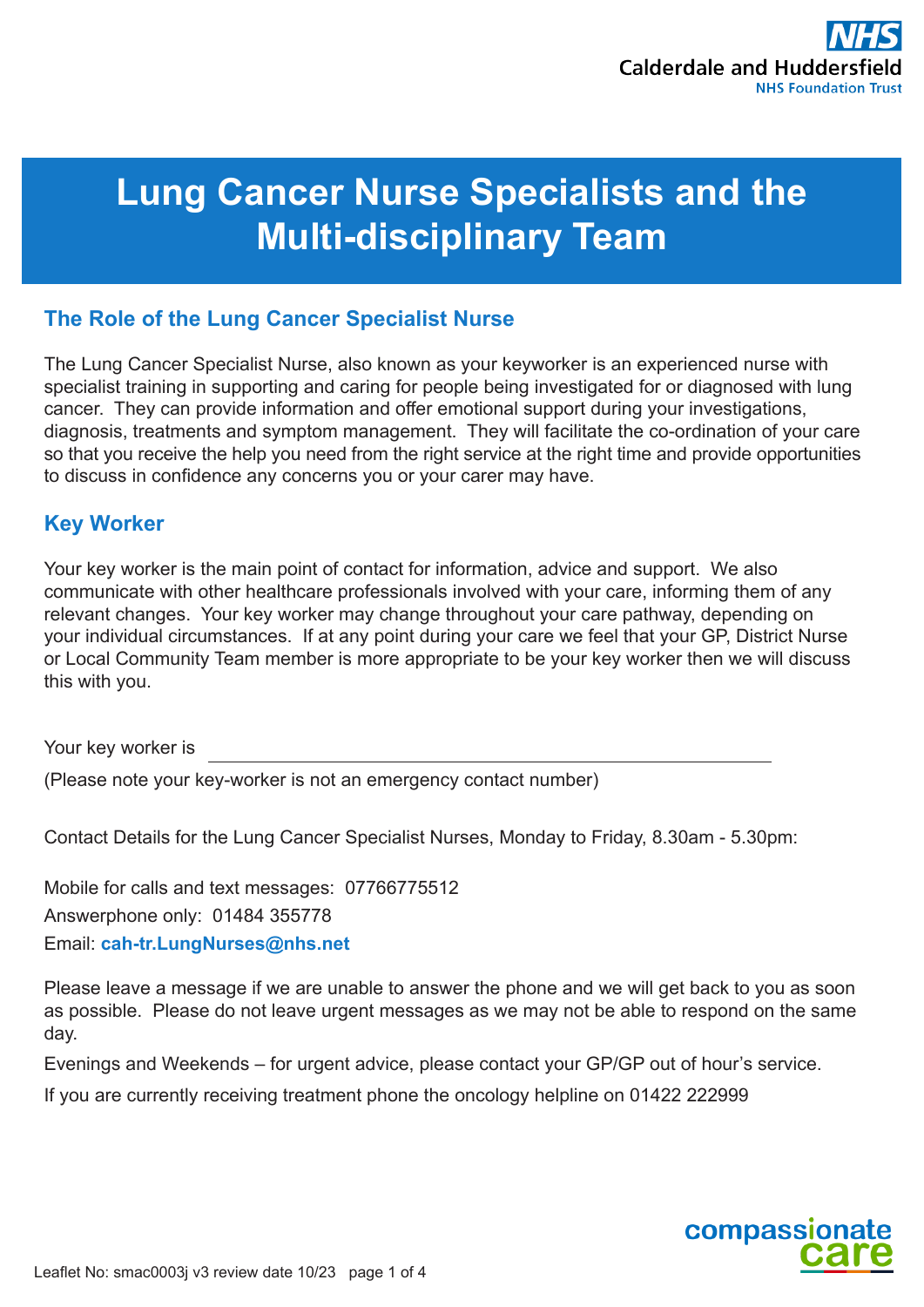# **How your investigations and treatment for lung cancer is planned**

You will be introduced to a Respiratory Consultant who is a specialist in lung cancer. You will also be introduced to one of the Lung Cancer Nurse Specialists (your key worker).

The Respiratory Consultant will ask you questions about your general health and any previous medical problems you have had and will explain why we are suspecting you have lung cancer and what will happen next. They will organise all tests and investigations required for diagnosis.

All patients who are suspected or diagnosed with lung cancer are discussed, in confidence in a **multidisciplinary team meeting (MDT)** to establish an agreed plan of investigation or treatment options specific to individual needs.

The agreed investigation or treatment plan from the MDT meeting will be discussed with you. Before we start any investigation or treatment we will always ask for your permission (consent).

It is very important that you understand the information that is given to you and we will always answer your questions as honestly and as clearly as possible.

If there is anything you do not understand about the information we have given you then please ask the Doctor or the Lung Cancer Specialist Nurses.

Sometimes – your tests or treatment will involve you attending another hospital. If you need radiotherapy or surgery, that treatment is only available at St James Hospital Leeds. There is hospital transport available if you are unable to get there yourself.

## **Multidisciplinary Team (MDT) for lung cancer**

The multidisciplinary team (MDT) is a well-established group of experts with a specialist interest in the diagnosis, treatment and management of people with lung cancer. The MDT meeting for lung cancer is held once a week on a Tuesday morning.

### **Members of the MDT**

#### **Respiratory / Chest Physician**

For many patients it is the chest doctor who will make the diagnosis of lung cancer. They will discuss your case in the MDT to ensure we are offering the best investigation and treatment plan. They also perform some of the biopsy tests needed to diagnose the cancer.

#### **Lung Cancer Specialist Nurses**

The Lung Cancer Specialist Nurses will be your key contact throughout your cancer journey. They can inform you of the outcome of what is discussed in the MDT meeting.

#### **MDT Co-ordinator**

The MDT Co-ordinator will ensure the smooth running and efficiency of the meeting, they will organize all results ready for the meeting and can chase appointments and investigations to ensure they are arranged as quickly as possible.

#### **Thoracic Surgeon**

This is a doctor who is specially trained to perform surgical procedures to biopsy or remove the cancer. These Surgeons are based in Leeds.

#### **Radiologist**

This doctor is an expert in x-rays and scans. They also perform some specialist biopsy tests.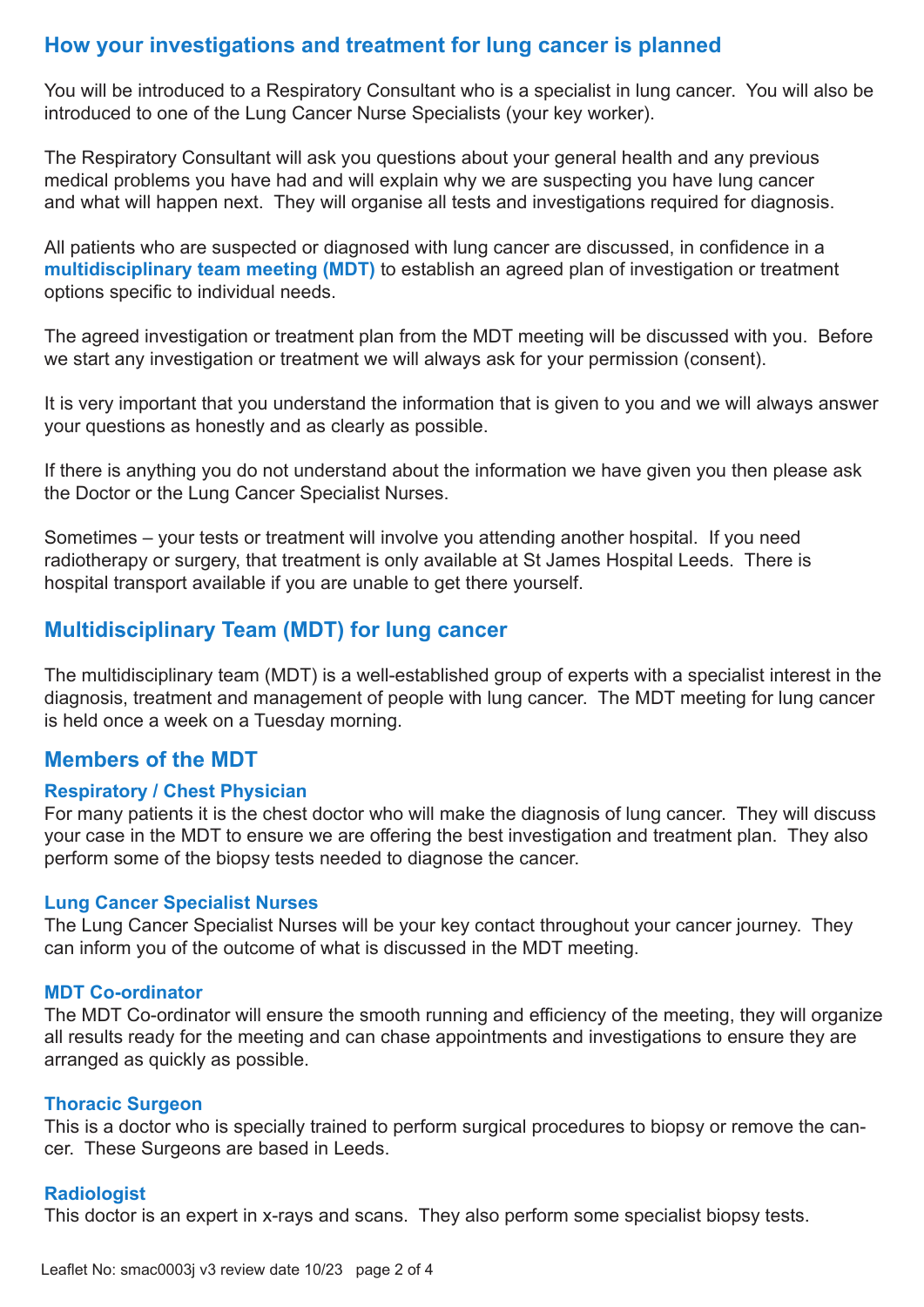#### **Pathologist**

This doctor is an expert in looking at cancer cells under the microscope and details how they are behaving for the MDT to make a decision regarding your treatment plans.

#### **Medical Oncologist**

This doctor is an expert in deciding which drug treatment will be most effective for your type of cancer, for example chemotherapy.

#### **Clinical Oncologist**

This doctor is an expert in giving specific x-ray treatment known as Radiotherapy. Radiotherapy treatment is given in Leeds. The Doctor will see you in a clinic in Huddersfield Infirmary.

#### **Specialist Palliative Care Team**

The Specialist Palliative Care Team provides expertise in the treatment and management of difficult symptoms that may be related to your lung cancer. They are based in the hospital and in the community.

#### **Other Specialists**

Depending on your treatment plan, you may meet other professionals and specialists needed in your care. These can include, Thoracic Nurse Specialists, Clinical Trial Nurses, Benefit Advisors, extended counselling and other Macmillan Nurses who work with the Lung Cancer Specialist Nurse if you are in need of further specialist care.

## **Macmillan Information Centre**

When you are affected by cancer, having the right kind of information at the right time is essential.

#### **If you have concerns about:**

- Finances
- Need emotional support
- Feel that family members need support
- Or have any practical issues at home

The Jayne Garforth Cancer Information Centre in the Macmillan Unit at Calderdale Royal Hospital and The Cancer Information Resource Room within the Greenlea Unit at Huddersfield Royal Infirmary provide a confidential, drop-in service for anyone affected by cancer.

We also offer referral to other support services, signposting to self help and support groups and links within your local community.

#### **For more information please contact:**

Macmillan Information Manager Macmillan Unit Calderdale Royal Infirmary – 01422 222709 Greenlea Unit Huddersfield Royal Infirmary – 01484 343614 Mobile – 07554415564